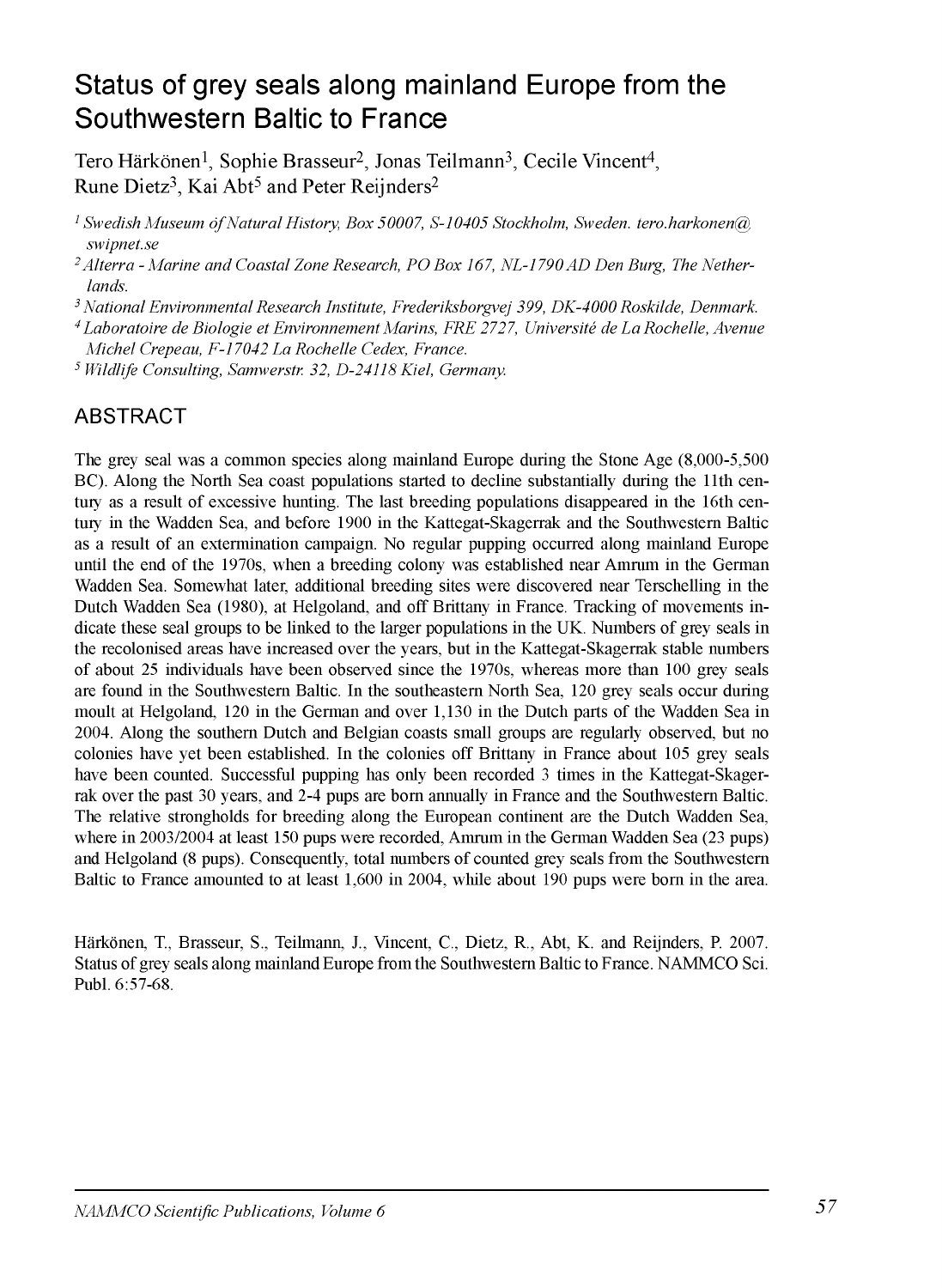### INTRODUCTION

The history of the grey seal (*Halichoerus grypus)* stocks along the European continent serves as an illustrative example on how man exterminated a fonnerly abundant seal population, and how protective measures have resulted in re-colonisations in some of their fonner habitats. We account for the pristine situation in the area and review information on the present status of grey seals in tenns of distribution, population sizes and growth rates. We mainly rely on published data from archaeological findings and population counts after the mid 1970s.

## HISTORICAL DISTRIBUTION AND TRENDS UNTIL THE 20th CEN-**TURY**

The oldest subfossil grey seal remains along the mainland European coast were found in the tributaries of the Dordogne (France) and date from 18,000-14,000 BC (Capitan *et al.* 1906). The oldest subfossil remains from grey seals in the western North Sea date from some 14,000 years ago, and from about 2,000 years later in the Kattegat-Skagerrak and the Limfjord

(Lepiksaar 1964, Møhl 1971). Other commonly found species of seals were harp seals (*Phoca groenlandica)* and ringed seals (*Phoca hispida)* (Clark 1946), which are typical Arctic species. Stone Age (younger period about 4,000-2,000 BC) man hunted predominantly grey seal pups, all along the European continent and also set out on seasonal hunting expeditions to more remote grey seal sites such as Hesselo in the Kattegat, where artefacts representing about 400 grey seal pups have been identified (Clark 1946, Møhl 1971). Finds of grey seals were also abundant in natural deposits from France in the south, the Limfjord, and the Kattegat-Skagerrak (Clark 1946, Lepiksaar 1964), and close to settlements in the Dutch and Schleswig Holstein parts of the Wadden Sea and the Dutch North Sea coast (Requate 1956, Reijnders *et al.* 1995). These findings indicate a continuous distribution of grey seal colonies along mainland Europe (Fig. 1).

The fact that more grey seal remains than those of other seal species have been found associated with human settlements does not necessarily imply that the species was more abundant than harbour seals (*Phoca vitulina).* The fact that young grey seal pups are land bound and cannot escape efficiently, renders them easier to hunt.



*Fig-1- Present distribution of grey seals along mainland Europe. Shaded circles indicate regular pupping areas or sites, while hollow circles denote occurrence of grey seals. Occasional pupping also occurs at Rodsand, Merklappen, and the 5 French localities.*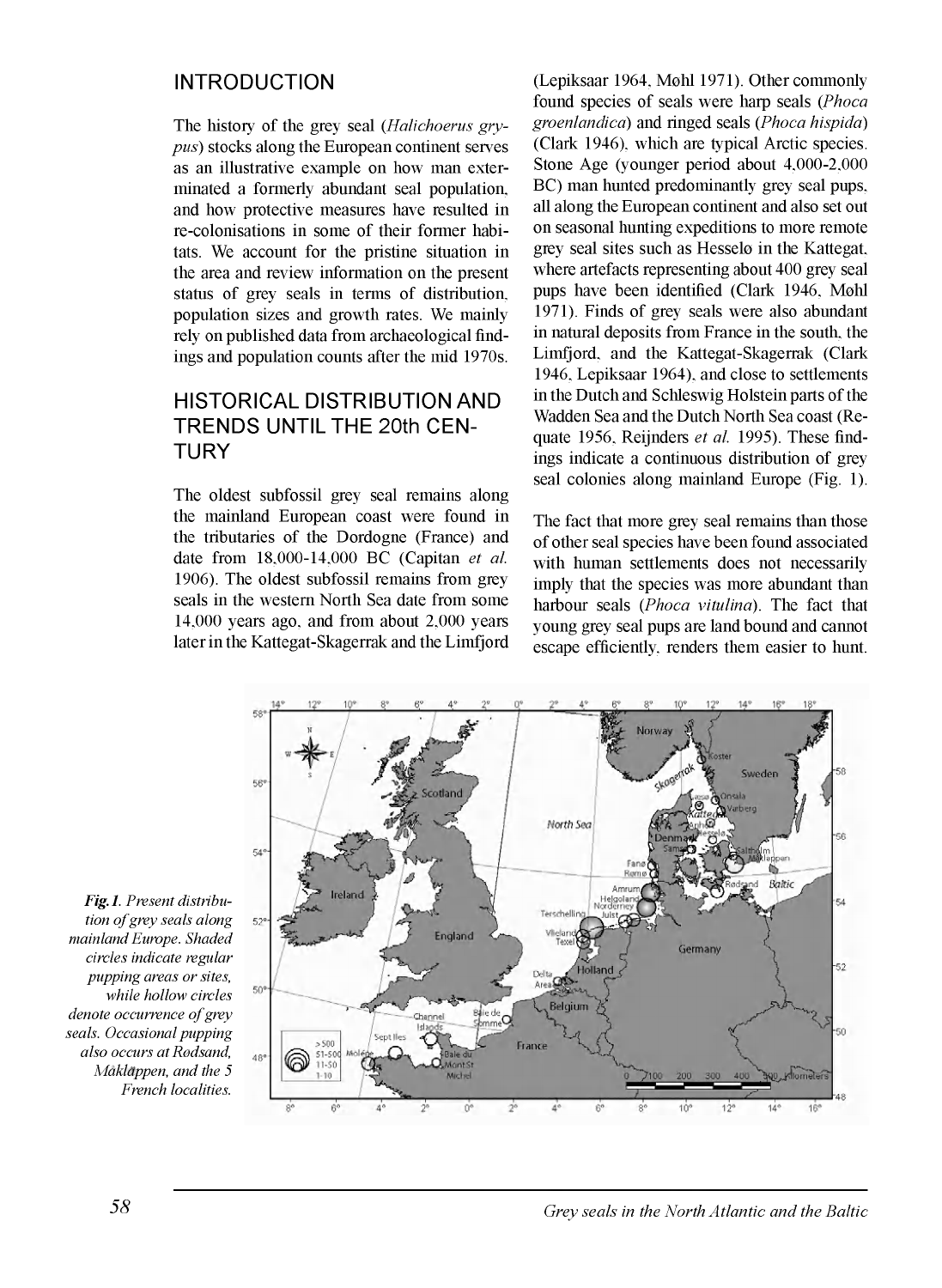However, relative changes observed in seal remains, where the ratio between the 2 seal species grew in favour of harbour seals probably demonstrate declining grey seal numbers. Since grey seal remains dominated in natural deposits in some areas such as the Kattegat-Skagerrak, it is assumed that grey seals were more numerous in those regions (Härkönen *et al.* 2005).

### **The Kattegat-Skagerrak and the Limfjord**

Archaeological findings indicate grey seals to have been the most common species of seals in the Kattegat-Skagerrak and the Limfjord until the Iron Age (Lepiksaar 1964, Mohl 1971). Grey seals were hunted in considerable numbers, and it is possible that man contributed to the local extinction of grey seals in the Limfjord during the late Iron Age (about 500 BC) (Mohl 1971). However, geological changes in the region closed the Limfjord off from the North Sea about 750 BC causing great changes in the salinity and ecosystem (Leth 2003). This probably also contributed to the extinction of the grey seal in the fjord. When the Limfjord opened to the North Sea in 1825 the harbour seal re-colonised the fjord but the grey seal is still only rarely seen.

Grey seals were more commonthan harbour seals in the Kattegat-Skagerrak until the beginning of the 19th century (Bynch 1801), and breeding colonies were found on the Danish islands Læso and Anholt, and probably also at Hesselo (Joensen *et al.* 1976, Heide-Jorgensen 1980). Around the year 1800, 40-50 grey seal pups were caught each winter at Anholt, which was about half the numbers harvested some decades earlier (Bynch 1801). Throughout the 19th century a continuing decrease was observed (Tauber 1880). Breeding grey seals also occurred along the Swedish West Coast in the beginning of the 19th century at the Koster Islands, Väderöarna, Onsala, Varberg and probably at Hallands Väderö (Malm 1877, Dahlbeck 1974). The peak pupping season for grey seals in the Kattegat-Skagerrak was in January (Bynch 1801), which was suggested as an indication of a breeding population distinct both from the Atlantic grey seals (breeding in September-December) and the Baltic grey seals (breeding in February-March) (Heide-Jorgensen 1980). However, since Atlantic grey seals are known to breed in December at some other sites (Reijnders *et al.* 1995, Reijnders and Brasseur 2003a), the grey seals in the Kattegat-Skagerrak probably were part of the Atlantic stock. All of these breeding colonies probably disappeared in the end of the 19th century, suggesting that the reproducing population of grey seals in the Kattegat-Skagerrak became extinct before 1900 (Sondergaard *et al.* 1976).

The main reason for this dramatic decline, and subsequent extinction, was the introduction of bounty systems in Denmark (1889-1927) and Sweden (1908-1965). During the first year of the bounty system in Denmark (1889-1890) the take of grey seals in Kattegat was 23. The yearly catch dropped to 5 in the period 1919- 1922, and remained constant in the last period with 6 caught annually in the period 1923 to 1927, after which the bounty system was abandoned. Until the complete protection of the grey seals in Denmark in 1967, very few grey seals were shot (Sondergaard *et al.* 1976).

### **The southwestern Baltic and the Danish straits**

Grey seals dominated both in natural deposits and in remains at human settlements during the Stone Age  $(8,500 \text{ BC} - 3,500 \text{ BC})$  in the area from Poland to Jutland (Clark 1946, Lepiksaar 1964, Mohl 1971, Gili 1978). Grey seals seem to have been abundant in the area until the latter half of the 19th century, when up to 700 grey seals were shot in Poland in single years (Anon. 1890). With the introduction of the bounty systems in Denmark and Sweden the breeding colonies disappeared before 1900 in Danish and Swedish waters and before 1910 in Poland and Germany (Sondergaard *et al.* 1976, Gili 1978, Harding and Härkönen 1999). The detailed Danish statistics shows that in the first year of the bounty system (1889/1890) 111 grey seals were killed in the Danish Baltic. The annual catch dropped to 52 in the period 1919-1922 and further to 50 in the period 1923-1927 (Sondergaard *et al.* 1976). A similar trend is seen in data from the Danish Straits. Here mean annual numbers shot dropped from 17 in 1889/1890 to 13 in 1919 and further to 7 in 1923-1927. However, there is no evidence of breeding colonies in the area during the 20th century.

### **The Wadden Sea**

Sub fossil remains, of which some were dat-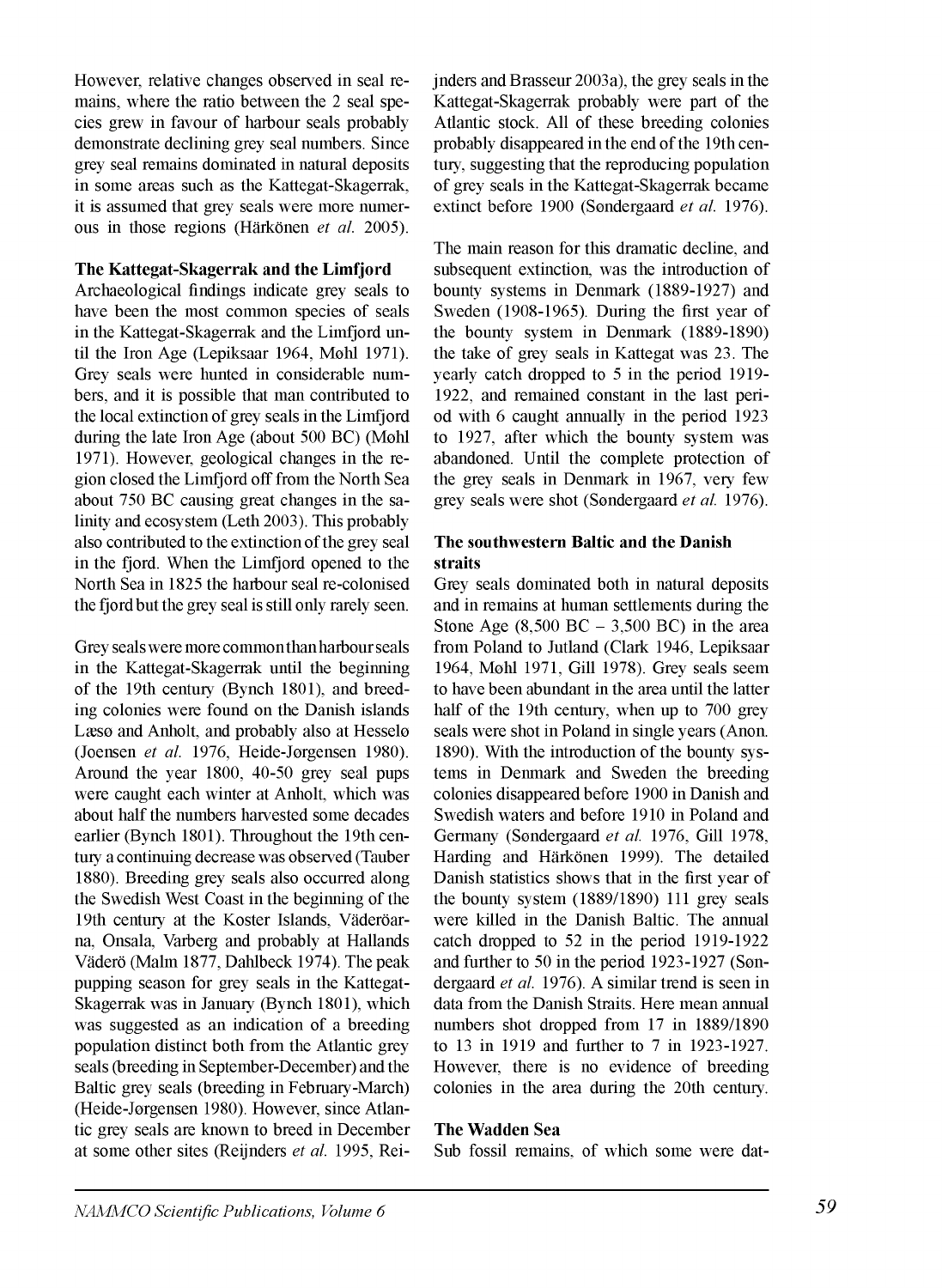ed back to 10,000 BC (van Bree *et al.* 1992), show that grey seals were present in all Wadden Sea regions and along the Dutch North Sea coast during the Neolithic and early Bronze Age (Requate 1956, Joensen *et al.* 1976, Reijnders 1978). Most of the seal remains found in Dutch deposits, dated from between 2,000 BC and 1,000 AD, originated from grey seals (van Giffen 1913, Clason 1988), which is comparable to finds in the other parts of the Wadden Sea (Reijnders *et al.* 1995). The ratio of grey seals to harbour seals seems to have gradually changed and by 1,000 AD remains of the 2 species occur in about the same quantities. This shift coincides well with growing numbers of human settlements in this area. As dykes were built, more humans settled, and more grey seals could be hunted. By the end of the Middle Ages (1400-1500 AD) grey seals virtually disappeared from the area (Reijnders *et al.* 1995).

Thus, following a long-term decline since the Neolithic, grey seals became extinct in the Wadden Sea and the Dutch North Sea coast by about 1500 AD (Reijnders *etal.* 1995). Up until the mid 20th century, only occasional animals were reported on the Dutch, Gennan, and Danish North Sea coasts (Mohr 1952, van Haaften 1974).

### **France**

The oldest indications for the occurrence of grey seals stem from 18,000-14,000 BC, and were found in tributaries of the Dordogne. Grey seals were depicted on a reindeer antler and grey seal jaws were found as well (Capitan *et al.* 1906). Grey seal remains were found in western and southern Brittany, dating back to 5,000 years ago (A. Tresset, pers. comm.. Pailler *et al.* 2004). Many finds came from young animals, suggesting the existence of reproducing grey seal colonies in the area. In more recent times, presence of seals along the French Atlantic coast has been reported since the 16th century, but reliable characteristics of grey seals were only described in 1756 (Robien 1756 in Prieur 1984). However, these later reports do not indicate pennanent colonies in the area.

### RECENT TRENDS

Reproducing grey seal colonies were not observed along mainland Europe and the Wadden Sea up to the 1970s, after which some sites have gradually been colonised. However, seals older than pups may not have been recognised, since especially young and to some extent female grey seals do not stand out when lying in the midst of harbour seals, when counted from a boat.

The general picture for the development of grey seal stocks, colonies and populations in the North Sea has been described *(e.g.* Reijnders and Brasseur 2003b), but here a more detailed account and a wider geographical coverage is given. The origin of the contemporary grey seals in the Kattegat-Skagerrak, the Wadden Sea, the Dutch and French coasts is not known with certainty. However, genetic studies show considerable divergence between Atlantic and Baltic grey seal populations (Boskovic *et al.* 1996), and further studies on the genetic

**Table 1.** Occurrence of pups born in the spring (suggesting Baltic origin) or fall-winter (suggesting Atlantic origin) in the Kattegat-Skagerrak since 1965

|      | $\frac{1}{2}$ and the critical critical condition of the contract of the contract of the contract of the contract of the contract of the contract of the contract of the contract of the contract of the contract of the contract |                  |                |                                      |
|------|-----------------------------------------------------------------------------------------------------------------------------------------------------------------------------------------------------------------------------------|------------------|----------------|--------------------------------------|
| Year | Locality                                                                                                                                                                                                                          | Spring (Feb-Apr) | Fall (Nov-Dec) | <b>Reference</b>                     |
| 1966 | Onsala                                                                                                                                                                                                                            |                  | 1              | Dahlbeck (1974)                      |
| 1967 | Onsala                                                                                                                                                                                                                            |                  | 1              | Dahlbeck (1974)                      |
| 1969 | Onsala                                                                                                                                                                                                                            |                  | $\overline{2}$ | Dahlbeck (1974)                      |
| 1982 | Anholt                                                                                                                                                                                                                            | 1                |                | Dietz & Heide-Jør-<br>gensen (1982)  |
| 1989 | Koster                                                                                                                                                                                                                            |                  | 1              | This study                           |
| 1991 | Onsala                                                                                                                                                                                                                            | 1                |                | This study                           |
| 1993 | Skagen                                                                                                                                                                                                                            |                  | 1              | Flensted (1997)                      |
| 1993 | Koster                                                                                                                                                                                                                            |                  | 1              | This study                           |
| 1996 | Anholt                                                                                                                                                                                                                            | 1                |                | Heide-Jørgensen &<br>Teilmann (1997) |
| 1996 | Hirsholmene                                                                                                                                                                                                                       |                  | 1              | Flensted (1997)                      |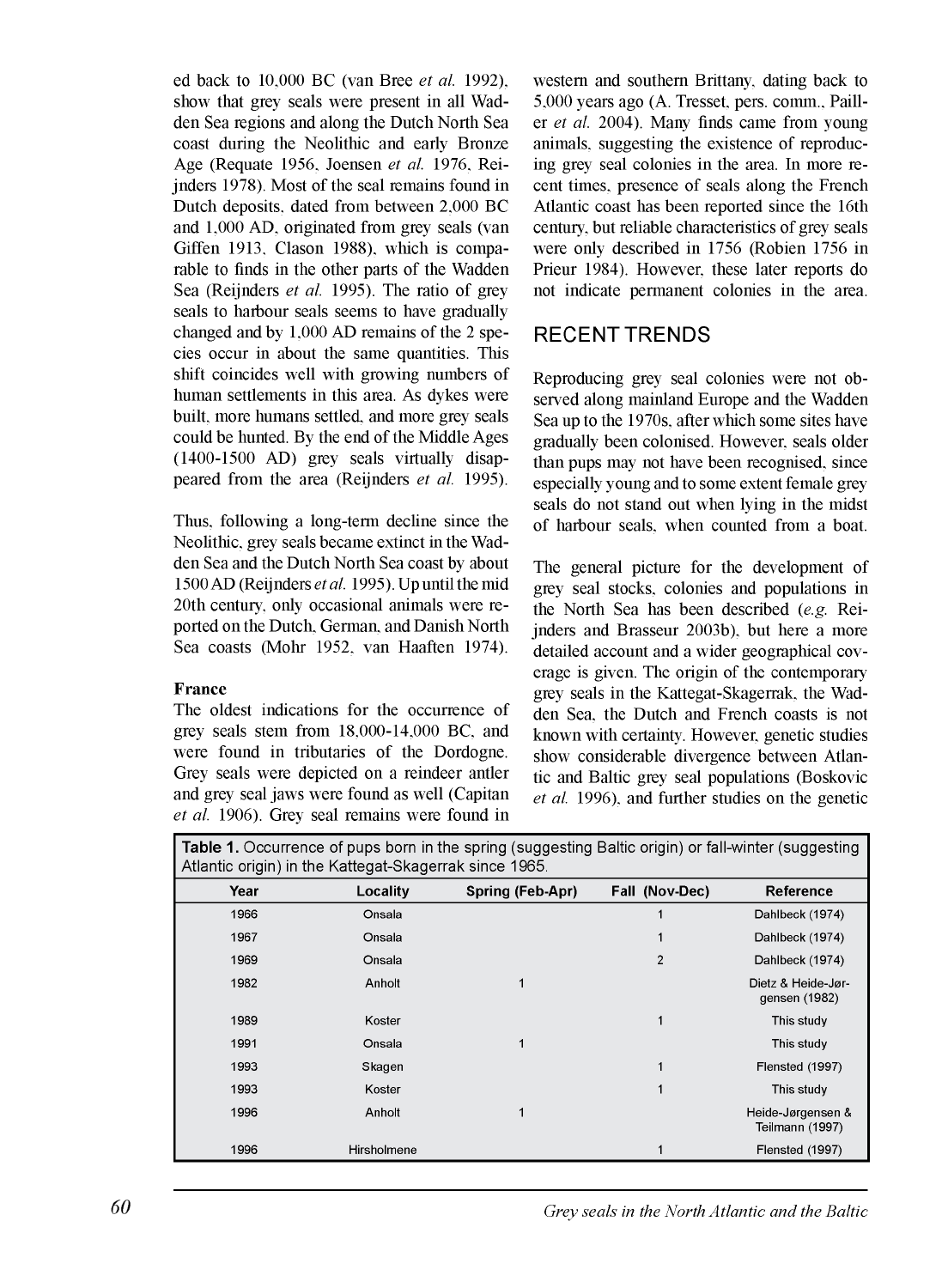population structure and movements are necessary to determine the relationship between the populations along mainland Europe (Fig. 1).

### **The Kattegat-Skagerrak**

There are no reliable data on the occurrence of grey seals in the Kattegat-Skagerrak until the late 1960s and the early 1970s, when the first sporadic counts were made. Grey seal yearlings are seen occasionally, and regularly drift ashore from the end of October to late February along the West Coast of Jutland facing the North Sea. These are believed to originate from the Northeast Atlantic population breeding from mid September to mid November, which is supported by tagged pups found on the Danish North Sea coast (Hewer 1974). During the winter 2001-2002 8 grey seals were found on the Danish North Sea coast, of which at least 6 were yearlings (H. Lykke Sorensen, pers. comm.). These seals are often emaciated and therefore often shot by the game wardens if still alive. Pupping records in Kattegat-Skagerrak suggest that the present grey seals in the area originate both from the Atlantic and Baltic populations, since pupping attempts have occurred both in the winter and in the early spring (Table 1).

Grey seals have been counted more systematically in the Kattegat-Skagerrak since 1977, in connection with aerial surveys of harbour seals in August. Land-based counts over the summer period (June-August) have been carried out in some years at Anholt, Koster, Onsala, Varberg and Hailands Väderö since 1977 (Fig. 2). The maximum number counted in the entire area is 26, a magnitude that appears to have been relatively constant over the period 1977 to 2004. This is evident from the sites from where we

have sufficiently long time series, such as Koster, Onsala, and Varberg. However, grey seals moult in June when they spend more time on land. Most observations are from August, so the reported numbers of grey seals in Kattegat-Skagerrak should be regarded as minimum estimates.

### **The Southwestern Baltic and the Danish Straits**

At Samso in the Danish Straits, only single grey seals have regularly been recorded over the past decades. The strait



between Denmark and Sweden (Gresund) is the relative stronghold for grey seals in the area, and up to 80 grey seals have been observed in recent years (Teilmann *et al.* 2004) (Fig. 3). One or 2 pups are bom annually at Mäkläppen in February and March, suggesting a Baltic origin of seals at this locality. Further south at Rodsand in the Danish Baltic, maximum numbers of grey seals have amounted to 18 grey seals (Fig. 3) (Heide-Jorgensen *et al.* 1997, Dietz *et al.* 2000, Edrén *et al.* 2004). This is the highest number observed anywhere in Denmark, and Rodsand is potentially the most likely location where a re-establishment of the population can occur (Dietz *et al. 2000).* Both successful and unsuccessful breeding has taken place here. Since the first documented case, when a dead grey seal pup was found 23 February 1993 (Dietz *et al.* 2000), there have been 2 well nourished pups bom, in late February 2003 (Edrén *et al.* 2004). Evidence from satellite telemetry at Rodsand show that grey seals from this area have contact with seal groups along the Swedish east coast. A tagged female from Rodsand was resighted with a pup in Estonia, confirming the connection with the large grey seal population in the Baltic proper (Dietz *et al.* 2003).



*Fig. 2. Maximum numbers of grey seals counted along the Swedish West Coast (SWC) plus total numbers including the Danish Kattegat over the period 1977-2004. No significant increase is detected in numbers along the Swedish West Coast (P=0.86).*

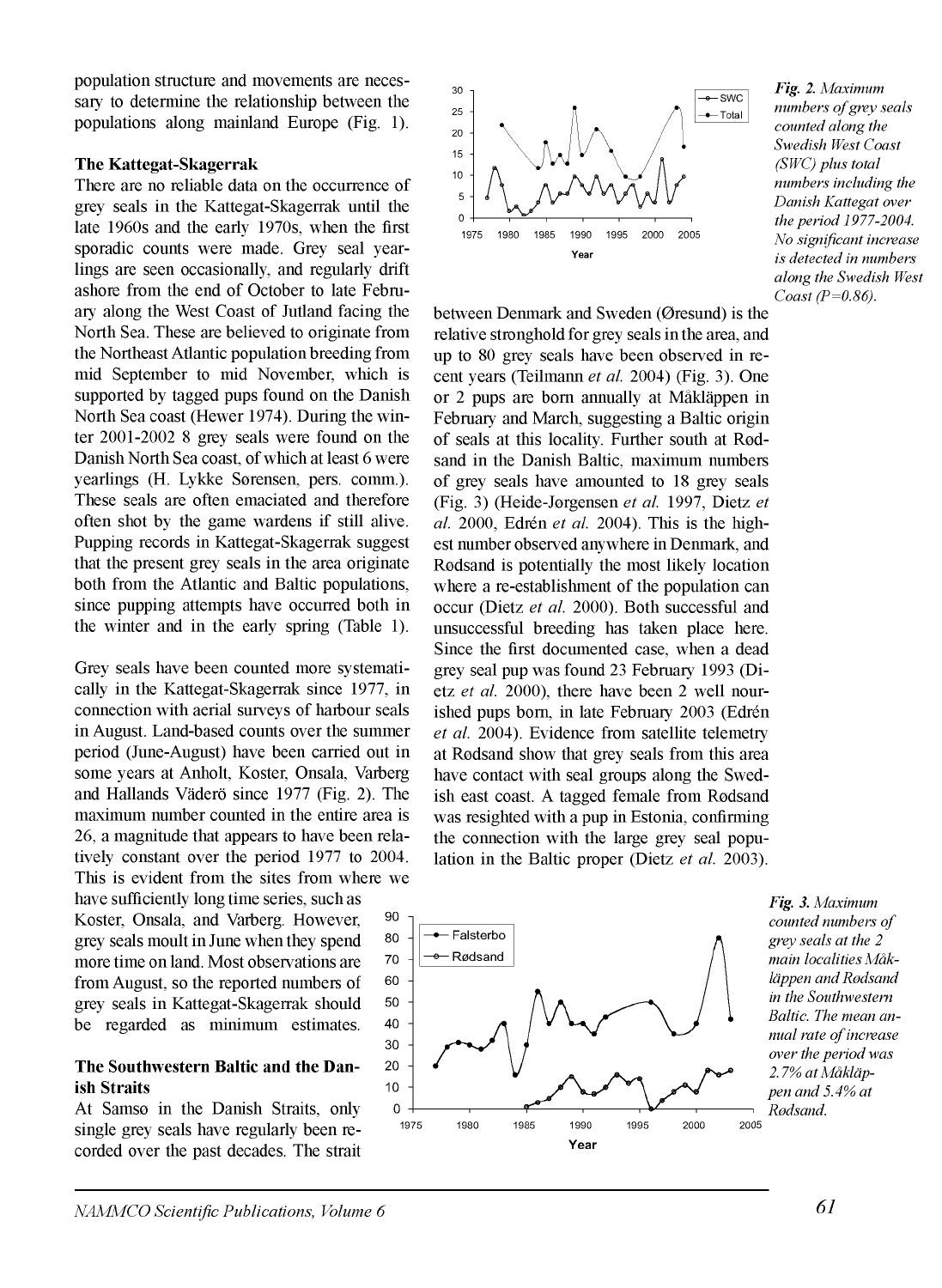### **The German Wadden Sea and Helgoland**

A group of sandbars off the German island of Amrum was the first location in the southeastern North Sea where grey seals occurred regularly again in recent times (Scheibel and Weidel 1988). Sightings by local sailors date back to 1945, and there is 1 birth record from 1957 (Blume 1996), although pupping may not have regularly taken place until 1983 (Scheibel and Weidel, 1988). Pup production has been monitored since the autumn of 1988 through multiple boat surveys and rough age estimation of encountered pups (Abt and Koch 2000, Abt *et al.* 2002). However, survey effort was not constant. The colony has clearly increased in recent years, and since 2001 more than 20 pups per season were bom (Figs. 4 and 5). During the peak of the moult in late March / early April 2004, 120 grey seals were reported (Fig. 4). Recent mid-May to early September counts (mostly 5 per year) did not normally exceed 50 seals. Summer counts have on average been increasing at 6% per year since 1976. Single animals as well as small haulout groups  $( $20$ ), and occasional newborn puts$ have also been seen at other places in the German Wadden Sea, particularly in the westernmost part near the islands of Borkum, Norderney and Juist.

Another stronghold of grey seals in Germany is the island of Helgoland. Regular occurrence of the species is known since 1989 (Graner and Hartwig 1993) and pupping since the mid 1990s (Graner 2000). Fewer pups are bom at Helgoland than off Amrum, i.e. 6 records in the winter of 1999/2000 and 8 in 2003/2004. However, as many as 120 moulting seals were counted in April 2004, smilar to numbers seen off Amrum. It is likely that many of these belong to larger breeding colonies elsewhere.

#### **The Dutch Wadden Sea and the Delta area**

Grey seals were virtually absent from the Dutch waters until around 1950. This is evident as Iisseling and Scheygrond (1950) did not consider the species to belong to the Dutch fauna. From then on, observations of individual animals or small groups became more frequent (van Haaften 1974), though they were not using fixed areas, let alone forming colonies. In the early 1980s grey seals established a colony on the sandbank between the Islands of Vlieland and Terschelling (Reijnders *et al.* 1995). As opposed to other



Fig. 4. Maximum numbers of grey seals counted in *the Dutch (DWS) and German (GWS) Wadden Sea, from1979 through 2004. The mean annual rate of increase in Dutch part was 19% (based on spring counts), and in Germany 6% (based on summer counts).*

sandbanks in the Dutch Wadden Sea, this particular site is only occasionally flooded. The development of the colony was successful. By 1985, 60 seals were counted and the first few pups were bom, and in the winter 2003/2004 at least 150 pups were bom and the total number amounted to over 1,100 animals in the moulting season (April) in 2004 (Reijnders and Brasseur 2003a, Fig. 4). In addition to the relatively large colonies in the Western Wadden Sea, small groups of 2-8 animals are regularly seen in the eastern Dutch Wadden Sea, especially on the sandbanks nearer to the North Sea. Some grey seals are also regularly seen in the southern Netherlands (the Delta area) though numbers remain very low (Fig. 1).

As described by Reijnders *et al.* (1995), regular counts of the seal colony which had settled between the Dutch islands of Vlieland and Terschelling were made by boat until the end of last century. Even though the colony had to move to a more southern sandbank, as the first 1 virtually disappeared, the colony grew steadily to over 500 animals during the moult in March-April 1999 (Fig. 4). In 2000 the numbers counted were only around 400. However, it was discovered (this study) that from 2000 onwards the founding pupping colony remained but also spread out over several sites to the west and the south, around the island of Texel. In these new colonies, around 20-40 km away from the original colony, a single pup is observed only once in a while (Fig. 1).

As boat surveys no longer appeared to be adequate to survey the larger area and numbers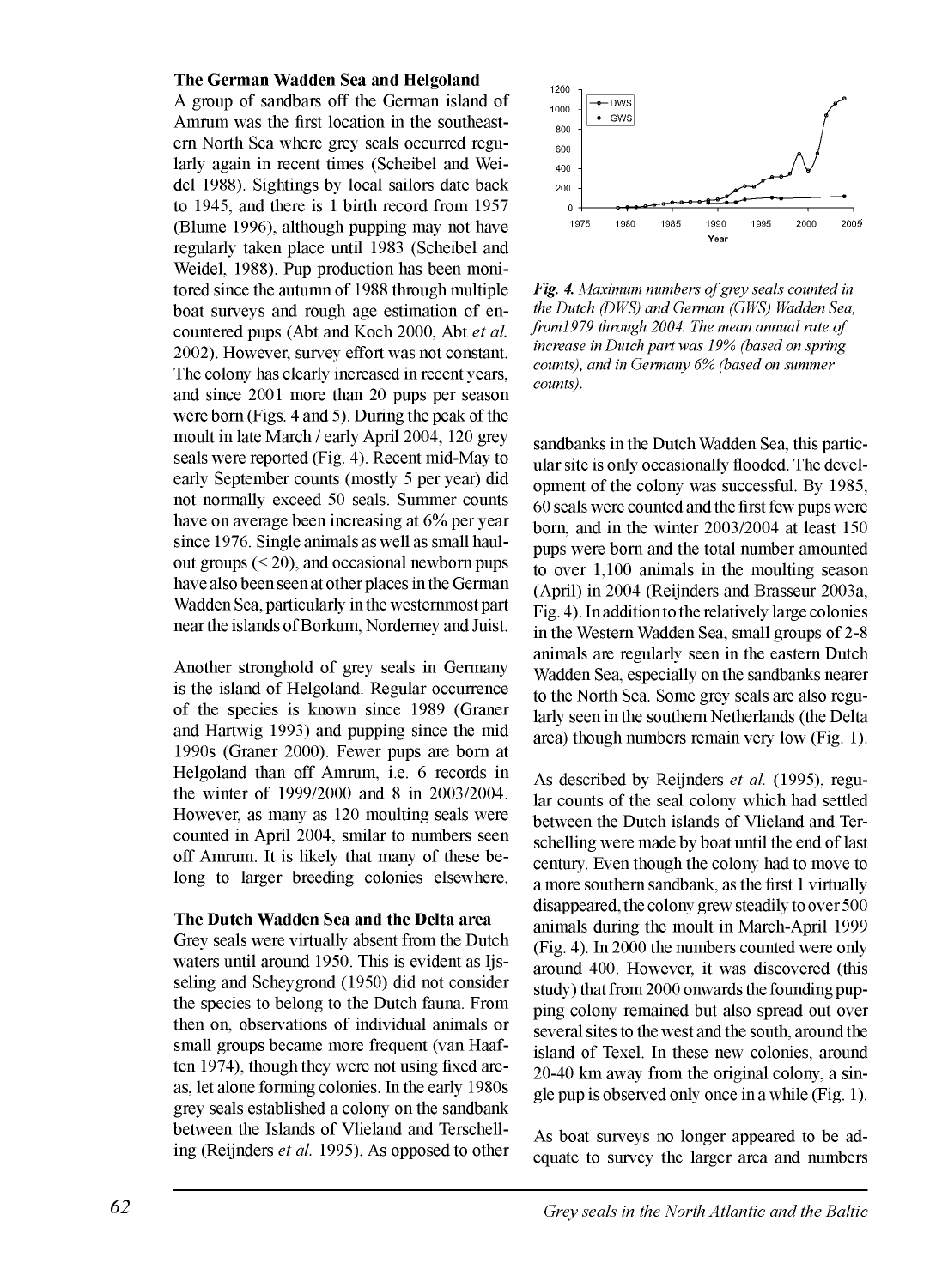would become considerably underestimated, aerial surveys were initiated in the western part of the Dutch Wadden Sea from 2002 onwards. These surveys take place during pupping in December-January and moult in March-April.

By 2004 the maximum number of grey seals observed in the western Dutch Wadden Sea during 1 survey amounted to over 1,100 animals. In summertime much lower numbers of grey seals are seen, though they are still concentrated around the same general area in the western Wadden Sea. Grey seals also use tidal sandbanks that flood every high tide. It is evident that grey seals in the Netherlands are using sub-optimal sites for pupping (Reijnders 1978). The main pupping site is frequently flooded as a result of spring tides and storms. Pups are then washed off and in some cases rescued and rehabilitated. For example in the winter of 2003- 2004 the number of seal pups in rehabilitation (70 pups) exceeded the maximum pup count (61 pups). It therefore remains problematic to correctly estimate total pup production. Hauling out on the islands, which would provide a suitable habitat, is unintentionally discouraged by humans through disturbance and their feeling that seals on land are in distress and need rescue. The discrepancy between the numbers of births and growth rate of the colony can be explained by an influx of seals, most probably from the British Isles. Animals tagged in the Fame Islands in the 1970s were observed to stray to the Wadden Sea including the Netherlands (Hewer 1974, vanHaaften 1974) and more recently grey seals tagged on the Isle of May were observed in the Netherlands (Hall *et al.* 2001). The relative importance of this immigration becomes less as pup production in the local colonies increases.

In the southern Netherlands, only small incidental groups of grey seals are observed. In 2003 the maximum number of grey seals observed amounted to 14 in June. This is by far the highest number observed, as for years maximum numbers counted amounted to 5 grey seals (Henk Zandstra pers. comm., Hoekstein *et al.* 2003). During the moult (March-April 2003) 4-6 seals were observed in this area. With an annual growth rate of 20.7% between 1980 and 2004, the colonies in the Wadden Sea numbered to over 1,100 seals in 2004. With the numbers observed in the



Fig. 5. Maximum numbers of grey seal pups counted *in the Dutch (DWS) and German (GWS) Wadden Sea through the period 1980-2004.*

south of the Netherlands and the ones in the rest of the Wadden Sea, the numbers of grey seals in Dutch waters amounted to at least 1,130 in 2004.

#### **France**

Local names of sites in Brittany suggest longterm persistence of seals along the coast, without specific reference to the species. The earliest reliable records are from stranded grey seals in the 1950s, which also included many young seals tagged in Wales (Lucas 1960). From the 1970s, irregular censuses were conducted by naturalists in the 2 grey seal colonies identified in France: the Molène archipelago and the Sept îles archipelago (Fig. 1). The maximum number of animals counted at haul-outs increased from 10 to 25 seals over the period 1975 to 1990 in the Molène archipelago (Prieur and Duguy 1981, Duguy and Hussenot 1991), and up to 17 seals were observed in the Sept îles archipelago in the early 1990s (Siorat *et al.* 1993). Less than 20 grey seal pups were recorded overall in the 2 colonies from 1957 (first birth reported) to 1998, but numbers have been increasing during recent years (Vincent 2001). Duguy and Prieur (1980) concluded that the pup production was too low to explain the persistence of the colonies. It was suggested that the French grey seals constituted a "sink" population, supplied by juvenile seals dispersing from their British natal sites, which is supported by tag recoveries from stranded seals (Duguy and Prieur 1980, Priem and Duguy 1981, Siorat *et al.* 1993).

Today, grey seals can be observed year-round in the 2 colonies of the Molène and the Sept îles archipelagos (Fig. 1), with a couple of pups bom every year. Many seals are observed along the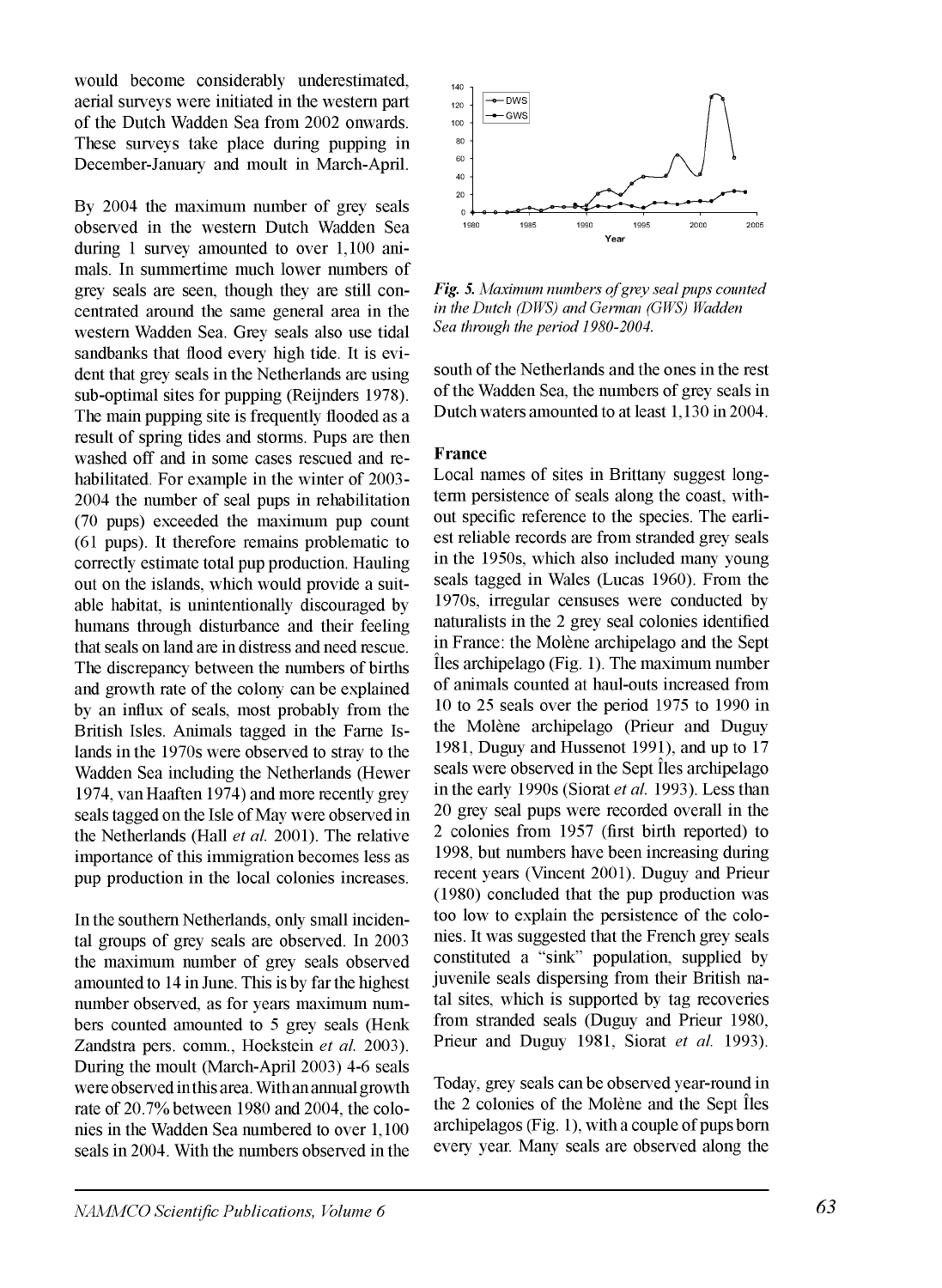mainland coast in the vicinity of these 2 sites, sometimes hauling out on isolated rocks. Grey seals also haul-out and breed on the Channel Islands, and individuals are observed along the Frenchmainland coast at Cotentin, probably coming from these colonies. Increasing numbers of seals are reported elsewhere in the Baie du Mont Saint Michel, and in the Baie de Somme (Fig. 1).

In addition, a significant number of yearlings strand every year along the French Atlantic coast, from the western part of the Channel to the Spanish boarder. Numbers of strandings have varied from 20 to 60 over the last ten years (CRMM, unpublished data). At the minor haul-out sites of the Baie du Mont Saint Michel and the Baie de Somme, where harbour seals are more common, the number of grey seals counted varies seasonally, with a maximum of about ten individuals in each bay. In the Sept îles archipelago, numbers varied between 10 and 20 in the period 1997 to 2000, and increasing numbers are suggested in recentyears. During the same period, the number of seals hauling out in the Molène archipelago varied between 30 and 65. These figures have increased by 7% per year since previous censuses in 1991/1993 (Fig. 6) (Vincent *et al.* 2005). Counts prior to the 1990s in the same area did not follow a strict protocol, so long-term rates of increase cannot be estimated. In 1997/2000, significant differences in seasonal abundance and sex ratio were observed in the Molène archipelago: the maximum numbers of seals were counted during the moulting season (March) and minimum numbers during the pupping season in November. This is late compared to September in South-west England, however similar to the pupping season at the Fame Islands. The sex ratio was highly biased towards males during the moult, and less so during the rest of the year.

Individual movements from the main colony of the Molène archipelago have been assessed by using Satellite Relay Data Loggers (SRDLs). Sixteen wild seals were tracked from 1999 to 2003. Fourteen seals left the archipelago, of which 9 crossed the English Channel to Southwest England, Wales, or the Channel Islands (Vincent *et al.* 2005). Two out of 4 rehabilitated juvenile grey seals released in the vicinity of the Molène archipelago in 1997 crossed the Channel, with 1 seal visiting a grey seal



*Fig. 6. Mean and maximum numbers of grey seals counted at Molène in Brittany, France since 1992.* The rate of increase, as based on mean numbers, *was 7% per year.*

colony in South-east Ireland (Vincent *et al.* 2002). Overall, more than half of the 20 seals tracked from western Brittany visited other grey seal colonies overseas. This, together with the seasonal variations in abundance and sex/age structure of the haul-out group of the Molène archipelago, clearly indicates that grey seals in France do not constitute a separate and "sink" population, but probably belong to a larger population in the South-west British Isles that move among sites during their annual cycle.

### CONCLUSIONS

Archaeological findings show that grey seals were widespread along the European continent before they gradually disappeared around the late Middle Ages in the Wadden Sea to the late 19th century in the Kattegat-Skagerrak. It is most likely that human interference played a role in the disappearance of all of the colonies. Apparently in more remote areas such as in the Kattegat-Skagerrak and Brittany the species was eradicated later than in more accessible areas such as the Wadden Sea.

As the species became protected throughout the area in the 20th century, particularly at the Fame Islands, it gradually came back and new colonies along the North Sea and Channel Coasts were most probably supplied by grey seals from Britain, whereas seals in the Kattegat-Skagerrak are suggested to come from both the Atlantic and Baltic populations. Interestingly, the peak breeding season is in the spring in the Baltic and in the autumn in the UK, and the few pups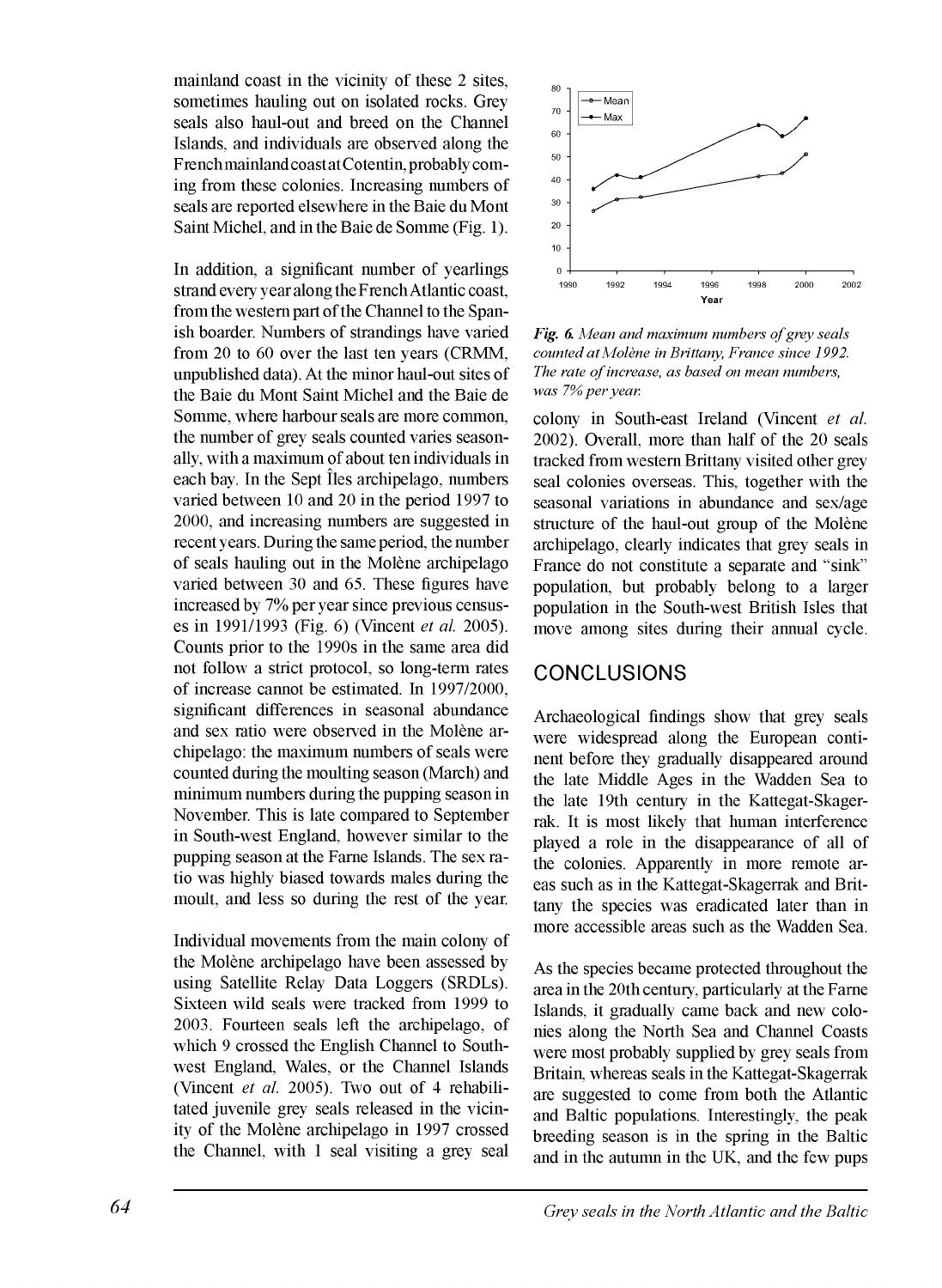which are bom in the new colonies in the Kattegat-Skagerrak seem to vary between spring and autumn. The grey seals in the southwestern Baltic breed synchronously with the grey seals in the Baltic proper and adult seals have been tracked far north into the Baltic. Evidently, pups bom in Brittany descend from UK seals.

It is intriguing that the maximum number of pups in the Dutch Wadden Sea is observed in late December. This is relatively late compared to pupping at most colonies in the UK and early compared to the pupping in the Baltic. It is known that seals from Eastern Scotland (Fame Islands and Isle of May) regularly cross the North Sea to this colony. Planned genetic studies might reveal the origin of the seals in these colonies. Despite the suboptimal breeding sites, which are flooded regularly, the Dutch colony in the Wadden Sea seems to be the most successful, growing at an exponential rate of increase of 19% since the beginning of the 1980s, which indicates substantial immigration since the maximum rate of increase in European grey seals is about 10% per year (Reijnders and Brasseur 2003b, Harding *et al.* 2007).

# **REFERENCES**

- Abt, K.F., Hoyer, N., Koch, L. and Adelung, D. 2002. The dynamics of grey seals (*Halichoerus grypus)* off Amrum in the south-eastern North Sea - evidence of an open population. *J. Sea Res.* 47:55-67.
- Abt, K.F. and Koch, L. 2000. On the pupping season of grey seals *(Halichoerus grypus)* off Amrum, Northern Germany. *Z. Säugetierk.* 65:183-186.
- Anonymous, 1890. Preussisk jagtstatistik. (Pmssian hunting statistics). *Svenska Jägarförbundets tidskrift* 28:35-37. (In Swedish).
- Blume, B. 1996. Zur Situation der Kegelrobben im Nationalpark Schleswig-Holsteinisches Wattenmeer - Wurfsaison 1995/96 (The situation of grey seals in the national park 'Schleswig-Holstein Wadden Sea' - breeding season 1995/96). *Seevögel* 17:46-55. (In German).
- Boskovic, R., Kovacs, K.M., Hamill, M.O. and White, B.N. 1996. Geographic distribution of mitochondrial DNA haplotypes in grey seals *{Halichoerus grypus). Can. J. Zool.* 74: 1787- 1796.
- Bree, P. van, Vedder, L. and 't Hart, L. 1992. De grijze zeehond in Nederland terug van weggeweest.(The return of the grey seal in the Netherlands). *Zoogdier* 3(4): 11-15. (In Dutch).
- Bynch, L. 1801. Om sælhundefangsten paa Anholt (On the sealing at Anholt). *Iris og Hebe.* 1801:1-23. (In Danish).
- Capitan, L., Breuil, H., Burrinet, D. and Peyrony, C. 1906. Lábri Mège. Une station magdalénienne à Teyat (Dordogne). (L'ábri Mège. AMagdalenian level at Teyat (Dordogne)). *Rev. d 'école d 'anthropologie de Paris* 6:196-212. (In French).
- Clark, J.G.D. 1946. Seal-hunting in the Stone Age of north-western Europe: a study in economic prehistory. *Proc. Prehist. Soc.* 2:12-48.
- Clason, A.T. 1988. De grijze Zeehond *Halichoerus grypus* (Fabricius 1971). In: Bierma, M., Clason, A.T., Kramer, E. and de Langen, G.J. (eds.); *Terpen en wierden in het Fries-Groningse kustgebied* (Dwelling mounts in the Friesian-Groningen coastal area.). Wolters-Noordhoff/ Forsten, Groningen, 234-240. (In Dutch).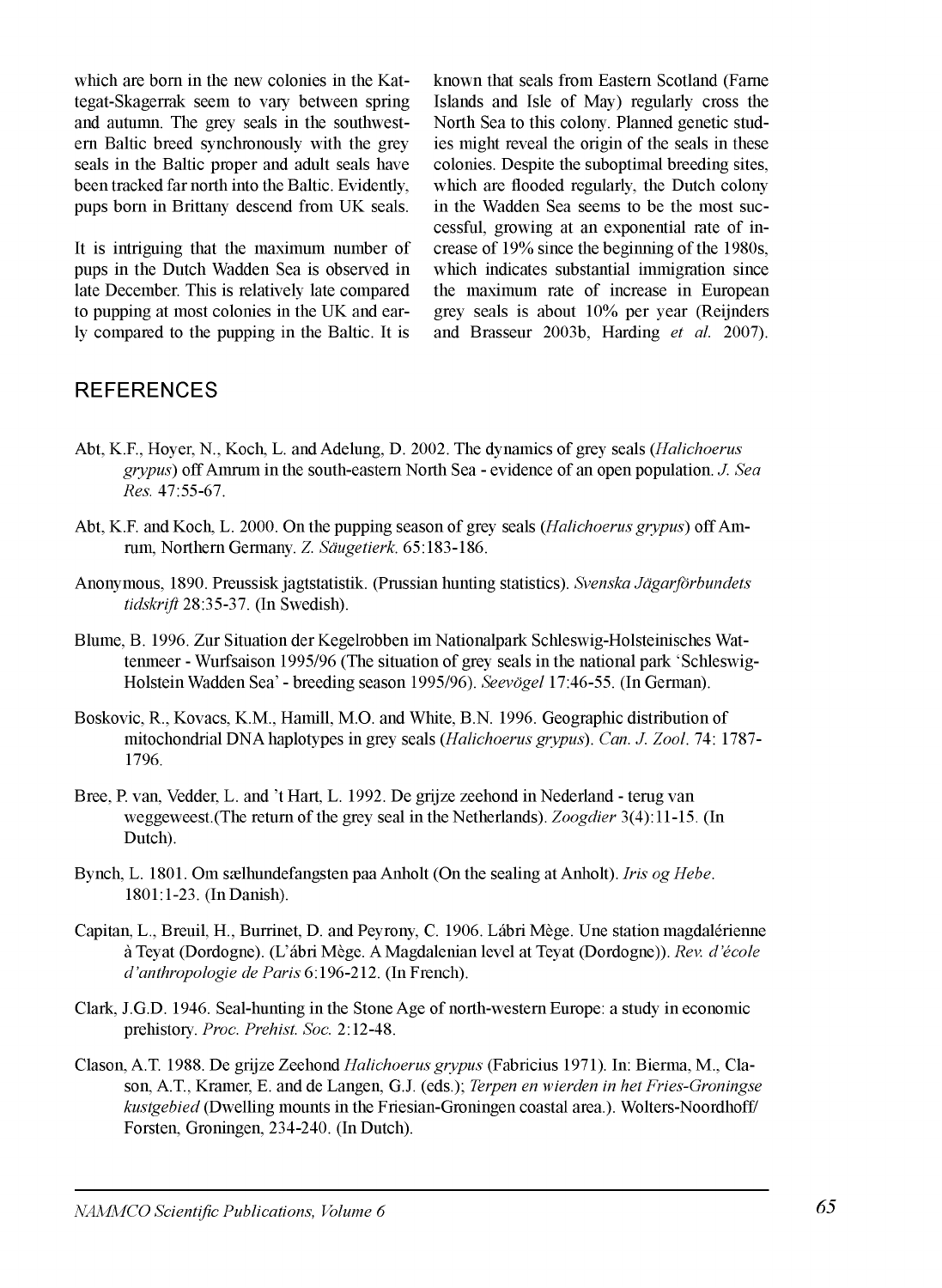- Dahlbeck, N. 1974. Knubbsäl pâ västkusten och litet om de andra sälama i vârt land. (Harbour seals at the Swedish west coast and some about the other seal species in our country). *Bohusläns Hembygdsförbund ársskrift* 1974. 24 pp. (In Swedish).
- Dietz, R. and Heide-Jorgensen, M.-R 1982. A new breeding attempt of grey seal (.*Halichoerus grypus)* in the Kattegat. I.C.E.S. C.M. N:12 Marine Mammal Committee: 3 pp.
- Dietz, R, Teilmann, J. and Henriksen, O.D. 2000. EIA study of offshore wind farm at Rodsand. Technical report about seals - Juli 2000 . SEAS Distribution A.m.b.A. Vind Energi Center, Slagterivej 25 DK-4690 Haslev.
- Dietz, R., Teilmann, J., Henriksen, O.D. and Laidre, K. 2003. Movements of seals from Rodsand seal sanctuary monitored by satellite telemetry. Relative importance of the Nysted Offshore Wind Farm area to the seals. National environmental Research Institute Technical Report No. 429: 44 pp.
- Duguy, R. and Hussenot, E. 1991. Le statut du phoque gris (Halichoerus grypus) sur les côtes de France (Status of grey seals along the French coasts). *Report o f the International Council for the Exploration of the Sea* 8:1-12. (In French).
- Duguy, R. and Prieur, D. 1980. Remarks on the réintroduction of grey seals and common seals along the French coast. *Aquatic Mammals* 8:19-20. Edrén, S.M.C., Teilmann, J., Dietz, R. and Carstensen, J. 2004. Effect from the construction of Nysted Offshore Wind Farm on seals in Rodsand seal sanctuary based on remote video monitoring. Report request. Commissioned by ENERGI E2 A/S. National Environmental Research Institute. 31 pp. http:// [www.nystedhavmoellepark.dk/upload/pdf/VideoSeals03.pdf](http://www.nystedhavmoellepark.dk/upload/pdf/VideoSeals03.pdf)
- Flensted, K.N. 1997. Grâsæl ynglende pâ Hirsholmene (Breeding grey seal on Hirsholmene). *Naturnyt* 26:123-124. (In Danish).
- Giffen A.E. van. 1913. *Die Fauna der Wurten* (The fauna of the 'Wurten'). E.J. Brill, Leiden. (In German).
- Gili, J. 1978. Occurrence, legislation and protection of seals in Poland. *Finn.* Game Res. 37:18-19.
- Graner, F. 2000. Kegelrobben im NSG Helgoländer Felssockel (Grey seals in the nature reserve of Helgoland). *Seevögel* 21:13-17. (In German).
- Graner, F. and Hartwig, G. 1993. Beobachtungen zum Verhalten von Kegelrobben (*Halichoerus grypus)* bei Helgoland (Observations on the behaviour of grey seals at Helgoland). *Seevögel* 14:59-62. (In German).
- Haaften, J.L. van. 1974. Zeehonden langs de Nederlands kust (Seals along the Dutch coast). *Wet. Med. KNNK Hoogwoud* 101:1-36. (In Dutch).
- Hall, A.J., Mcconnell, B.J. and Barker, R.J. 2001. Factors affecting first-year survival in grey seals and their implications for life history strategy. *J. Anim. Ecol.* 70:138-149.
- Harding, K.C. and Härkönen, T.J. 1999. Development in the Baltic grey seal *(Halichoerus grypus)* and ringed seal *{Phoca hispida)* populations during the 20th century. *Ambio* 28:619-627.
- Harding, K.C., Härkönen, T., Helander, B. and Karlsson, O. 2007. Status of Baltic grey seals: Population assessment and extinction risk. *NAMMCO Sei. Publ.* 6:33-56.
- Härkönen, T., Harding, K.C., Goodman, S. and Johannesson, K. 2005. Colonization history of the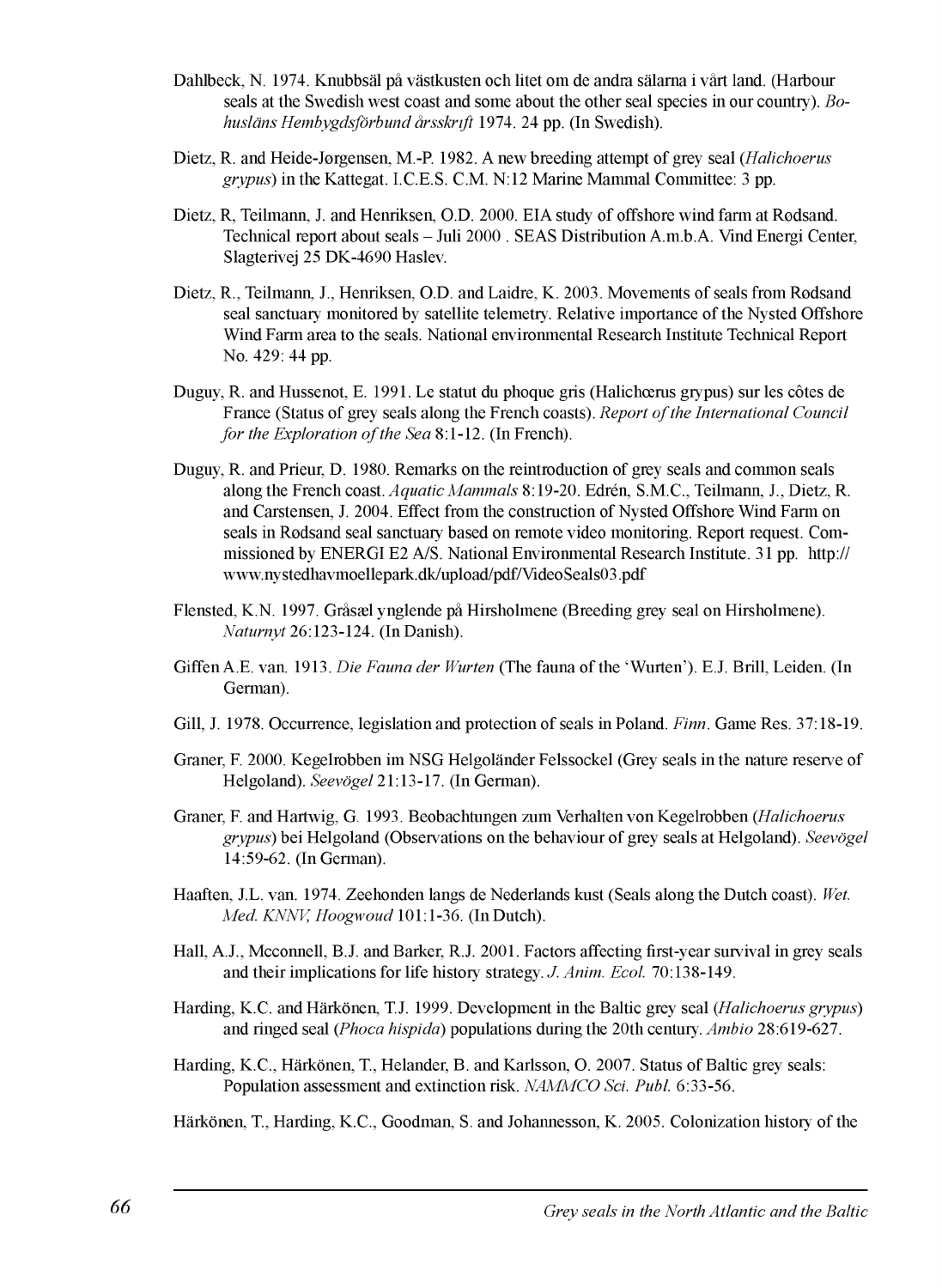Baltic harbour seals: Integrating archaeological, behavioural and genetic data. *Mar. Mam. Sei.* 21:695-716.

- Heide-Jorgensen, M.-P. 1980. Iaktagelser af grâsæl *Halichoerus grypus* Fab. pâ Anholt 1976-79 (Observations on grey seals *Halichoerus grypus* Fab. at Anholt 1976-79). *Flora og Fauna* 86:43-45. (In Danish).
- Heide-Jørgensen, M.-P., Mosbech, A. and Teilmann, J. 1997. *Sæler 1996. Østersøen, Kattegat og Limfiorden* (Seals 1996. Baltic, Kattegat and the Limfjord). Naturovervâgning. Danmarks Miljoundersogelser. - Arbejdsrapport fra DMU 52: 33 pp. (In Danish).
- Hewer, H.R. 1974. *British seals.* Collins, London.
- Hoekstein, M.S.J., Lilipaly, S.J. and Meininger, PL. 2003. Vliegtuigtellingen van watervogels en zeezoogdieren in de Voordelta, 2002/2003 met gegevens van zeehonden in de Oosterschelde en Westerschelde (Aerial counts of waterbirds and marine mammals in the Voordelta 2002/2003 including data on seals in the eastern- and westen Scheldt). *Rapport RIKZ/2003.046* Middelburg. (In Dutch).
- Ijsseling, M.A. and Scheydegrond, A. 1950. *De zoogdieren van Nederland* (Mammals of the Netherlands). Thieme, Zutphen. (In Dutch).
- Joensen, A.H., Sondergaard, N.O. and Hansen, E.B. 1976. Occurrence of seals and seal hunting in Denmark. *Dan. Rev. Game Biol.* 10:1-20.
- Lepiksaar, J. 1964. Subfossile Robbenfunde von der Schwedischen Westküste (Subfossil seal finds from the Swedish west coast). Z *Säugetierk* 29:257-266. (In German).
- Leth, J.O. 2003. Temanummer: Nordsoen efter istiden udforskningen af Jyske Rev (North Sea after the ice age - investigations of the Jutland Reef). *GEOLOGI. Nyt fra GEUS 3,* 12 pp. In Danish, [http://www.geus.dk/publications/geo-nyt-geus/gi033\\_01.htm](http://www.geus.dk/publications/geo-nyt-geus/gi033_01.htm)
- Lucas, A. 1960. Les captures de phoques en Bretagne (Finds of seals inBrittay, France). *Penn ar B ed*21:184-190. (InFrench).
- Malm, A.W. 1877. *Göteborgs och Bohusläns fauna* (The fauna of Göteborg and Bohuslän). Göteborg, Sweden. (In Swedish).
- Mohl, U. 1971. Fangstdyrene ved de Danske strande. Den zoologiske baggrund for harpuneme (Game animals along the Danish beaches. The zoological background for the harpoons). *Arbogfor JyskArkœologiskSelskab* 1971:297-329. (InDanish).
- Mohr, E. 1952. *Die Robben der europäischen Gewässer* (The seals of European waters). Paul Schöps Verlag, Frankfurt/Main. (In German).
- Pailler, Y., Sparfel, Y., Tresset, A., Dupont, C., Giovannacci, S., Hallégouët, B., Josselin, J., Baiasse, M. and Marchand, G. 2004. Fouille d'un dépotoir du Néolithique final à Beg ar Loued (Ile Molène, Finistère) : premiers résultats. (Excavation of a Neolithic deposit at Beg arLoued, Island of Molène, Brittany, France: first results). *Bulletin de la Société Préhistorique Française* 101(4):881-886. (InFrench).
- Prieur, D. 1984. Reproduction du phoque gris en France durant l'hiver 1983-1984 nouvelles réflexions sur le statut de l'espèce (Reproduction of the grey seal in France during the winter 1983-1984 - new reflections on the status of the species). *Report o f the International Council for the Exploration of the Sea 7:1-6. (In French).*